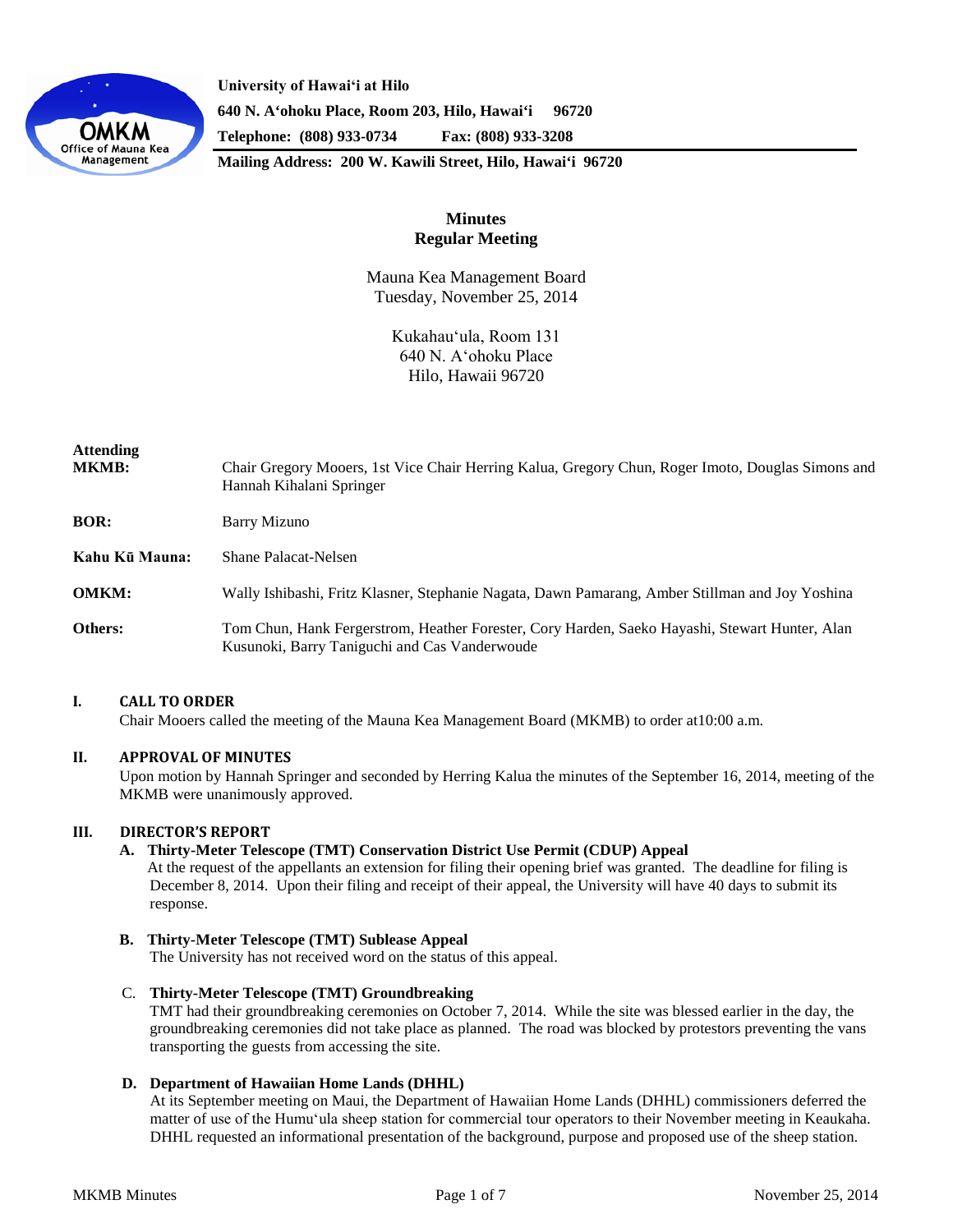The Commission plans to vote on the matter at their December meeting. If approved, the use of the sheep station will greatly reduce the congestion at the Visitor Information Station (VIS).

# **E. Pikes Peak**

A delegation from the DHHL and the Office of Maunakea Management (OMKM) visited Pikes Peak in Colorado in October. DHHL made arrangements with the City of Colorado Springs for a visit of their facilities and overview of their management, including the Pikes Peak Highway. There are many similarities between Pikes Peak and Maunakea. The 14,000 ft. tall Pikes Peak and the 19-mile long Pikes Peak Highway is owned by the U.S. Forest Service, but managed by the City of Colorado Springs.

# **F. Association of Hawaiian Civic Clubs**

The annual convention of the Association of Hawaiian Civic Clubs was held during the last week of October in Waikoloa. The Office had a display booth set up for three days of the convention. It was a great opportunity to interact with the delegates and help inform them of what we are doing on the mountain.

# **G. United Kingdom Infrared Telescope**

On October 31, 2014, the United Kingdom Infrared Telescope was officially transferred to the University of Hawaii. As the owner of the facility, the University is responsible for decommissioning the facility according to requirements of the Decommissioning Plan.

# **H. Master Lease Environmental Impact Statement (EIS)**

The University is moving ahead with planning for the environmental document for the proposed new master lease. The focus has been on identifying the alternative actions and resulting outcomes of each action. Three actions have been identified:

- 1. No Action Alternative All subleases, including the University of Hawaii's (UH), would terminate at the end of 2033 and the lands formerly under UH's lease would revert to the Department of Land and Natural Resources (DLNR); road maintenance would be reduced as observatories would no longer be contributing to the road maintenance fund; and management related activities would be reduced or curtailed such as the ranger program and resource surveys and monitoring. Recreational and cultural activities may diminish or cease because there would no longer be vehicular access and the Visitor Information Station would close.
	- 2. New Master Lease The Office, Maunakea Management Board and Kahu Kū Mauna would continue as the management structure for the mountain and current management activities would continue. The old subleases would terminate and be replaced with new subleases if a facility decides it wants to continue beyond 2033. Some sites will be recycled and be reused as a telescope site, while others will be decommissioned.
- 3. New Master Lease for Reduced Lease Areas Areas under the lease would include Halepōhaku and the summit access road, but the area on the summit would be reduced from 11,288 acres to a 525-acre astronomy precinct plus a buffer zone of approximately 350 acres. Road maintenance and VIS activities would continue, as well as management of the summit road corridor. The same management activities would continue within the Science Reserve except within a smaller management area. The larger portion of the Science Reserve would be returned to DLNR when the current master lease terminates.

Each of the alternatives and their impacts will be reviewed and included as part of the environmental review. DLNR was consulted being that two of the alternative actions will impact their department. An environmental prep notice will be developed and distributed sometime early next year.

Chair Mooers inquired who will be the accepting agency on the 343 environmental assessment and what the timeline would be. Director Nagata replied the governor would be the accepting authority on the EIS, as he was for the TMT EIS. For the timeline, we anticipate this will be an 18 month to two year process. The process will include Kahu Kū Mauna and this Board having a review of it before moving forward.

# **I. Volunteer Day**

OMKM hosted its eighth volunteer day for the year on Saturday, November 15. A total of 38 volunteers pulled 41 bags of invasive weeds. The group included members of the Hawaii National Guard Youth Challenge Academy and Circle K (Kiwanis youth group). The next volunteer event will be held on December 6.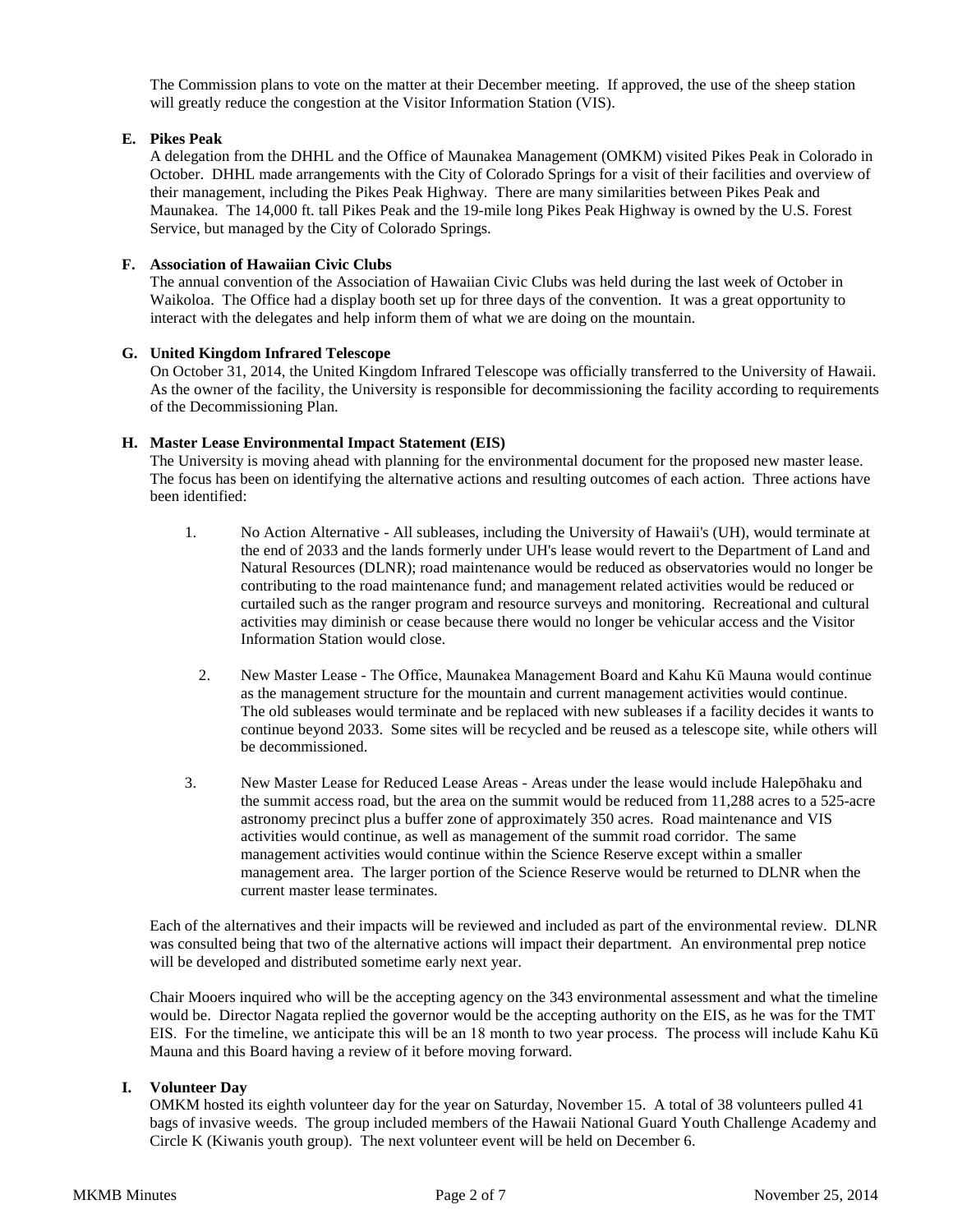# **J. Cultural and Natural Resources Brochure**

An initial limited supply of this brochure was printed. Copies were distributed to Board members for their review and comments. The Office will print more after receipt of comments.

# **IV. KAHU KŪ MAUNA COUNCIL (KKMC)**

Shane Palacat-Nelsen reported the Council recently had a retreat to collaborate with new members on the Council to increase informed decision-making when given a task from the Office. At this retreat the Council's mission and role was discussed. The Council would like to start indulging in the cultural management plan and to increase its position as far as outreach is concerned for the cultural aspect of the management area. There are still two more seats to fill on the Council. We are also working with the Office on the cultural aspect of the orientation brochure.

Herring Kalua asked if there were people from the different districts on the Council. Mr. Nelsen replied the Council has taken a strong stance to include more diverse, cultural practitioners from other districts. Currently we are fulfilling almost all the districts except Kaʻu.

#### **V. Committee Reports**

### **Environment Committee – Fritz Klasner**

Fritz Klasner announced that Roger Imoto is the chair of the committee.

It was a busy fall with European honey bees at Halepōhaku. These non-native bees have undesirable ecological effects and do not belong up there. Swarm traps have been placed to try to divert the bees and help to avoid swarms around the facilities. This effort was not very successful. OMKM has been working with the Department of Agriculture as well as UH Hilo's agricultural program in getting guidance on how frequently to swap out swarm traps.

Dr. Jesse Eiben, UH Hilo College of Agriculture, Forestry & Natural Resource Management, and Jessica Kirkpatrick, OMKM, presented at the Entomological Society of America in Portland last week on life history models of the Wēkiu bug.

In October and November two public talks connected with the permafrost project were given. Dr. Kenji Yoshikawa, a University of Alaska Fairbanks faculty and tropical permafrost expert, spoke in October. Dr. Norbert Schorghofer, UH Manoa Institute for Astronomy faculty, gave a talk on the history of ice and snow on the summits of Hawaii. While on island in October, Dr. Yoshikawa revisited Hilo Intermediate School to check the temperature probe that was buried in the schoolyard a year ago. He gave four separate talks at Hilo Intermediate School showing the schoolyard's ground temperature and how it compared to Maunakea and other places around the world.

There were volunteer weed pull events in November 15 and December 6. OMKM staff assisted Kamehameha high school student, Israel Stillman with putting together plant benches for his science project. His next step is to plant and germinate the seeds that were collected. Hopefully next year we will have enough seedlings to do some out planting at Halepōhaku.

Hannah Kihalani Springer asked if the honey bee activity was associated with commercial beekeeping. Mr. Klasner replied as far as he knows, not at that elevation.

Chair Mooers asked if the swarm traps have any impact on other species, particularly with any endangered species. Mr. Klasner replied no, none that was observed.

# **VI. NEW BUSINESS**

### **A. Submillimeter Array (SMA) Request to Install a:**

**1) Fuel Leak Sensor to Existing Underground Piping and Repaint/Re-label the Fuel Tank; and**

**2) Supplemental Cooling Unit and Associated Refrigerant and Electrical Conduit for their Computer Room**  The Submillimeter Array is requesting approval to: a) install a fuel leak sensor to existing underground piping in compliance with new State of Hawaii requirements and repaint / re-label the fuel tank, and b) install a supplemental cooling unit and associated refrigerant and electrical conduit for their computer room.

The purpose of the underground piping leak detector is to comply with recently revised state law, while repainting and re-labeling the fuel tank will ensure compliance with updated National Fire Protection Association (NFPA) policy recommendations. The additional air conditioning unit will allow for SMA to make the most of their existing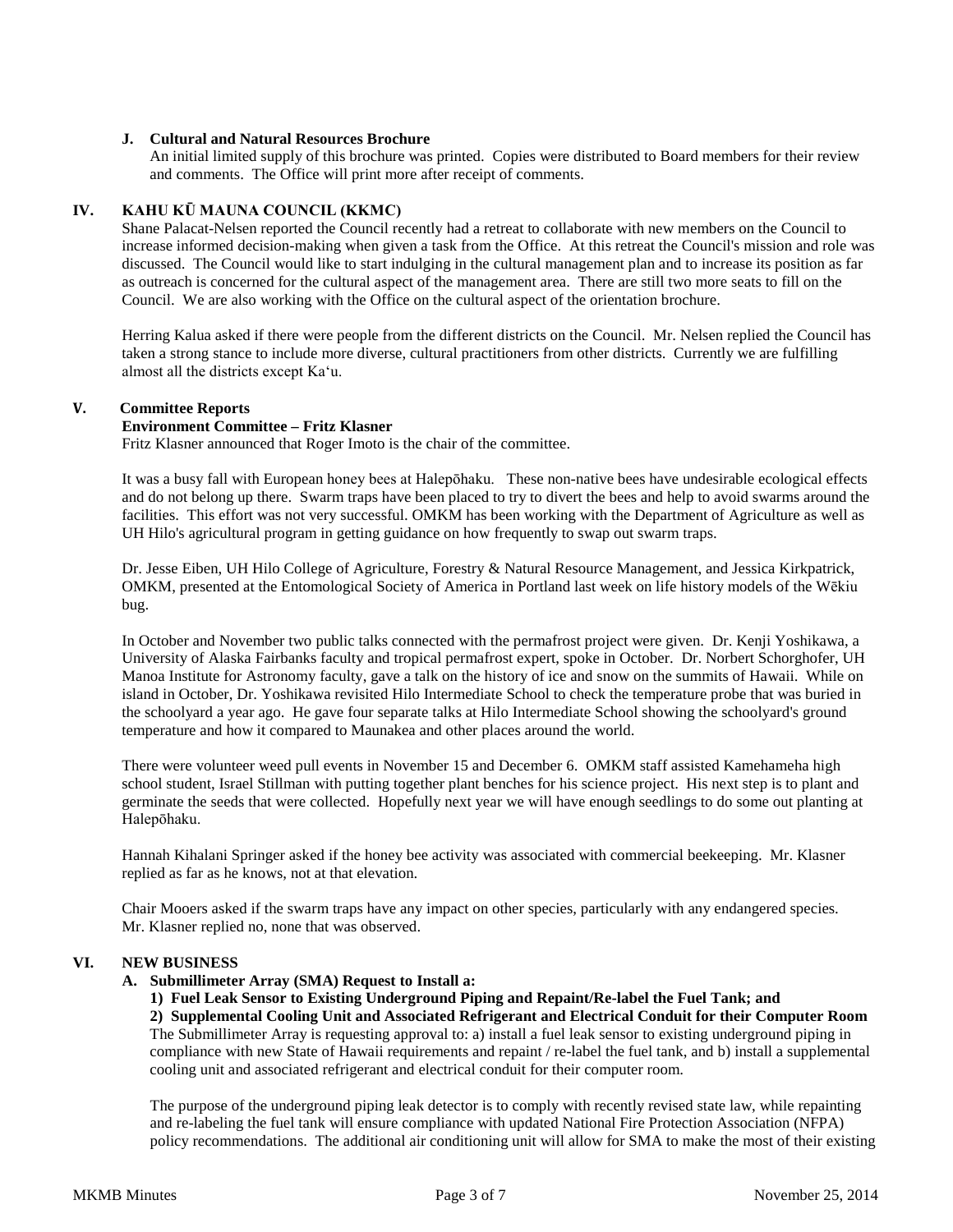scientific infrastructure by increasing computing capacity inside the building while ensuring existing infrastructure can continue operation.

#### Kahu Kū Mauna Council

Kahu Kū Mauna reviewed the proposal on October 14, 2014. The Council expressed their appreciation for the opportunity to review the proposal, but had no project-specific comments.

#### Comprehensive Management Plan (CMP) Compliance

This project was reviewed for compliance with the Comprehensive Management Plan.

### Department of Land and Natural Resources (DLNR)

DLNR will be contacted and applicable site plan or permits obtained pursuant to administrative rules in the Conservation District. The project will not proceed until appropriate DLNR approval has been obtained and any conditions incorporated into the project.

#### Recommendation

OMKM recommends this project be classified Minimal Impact based on the following:

- The proposed request does not increase the size of facility.
- There are no archaeological sites in the immediate area.
- Shallow trenching is necessary for compliance with new statutory requirements for underground fuel storage tanks and occurs within SMA's developed area on the summit.
- The impact to the immediate surroundings and summit region is negligible.

If this project is classified minimal impact, OMKM recommends SMA be allowed to proceed, pending DLNR approval and compliance with any requirements.

#### Conditions

OMKM recommends the following conditions:

- 1. Notify OMKM in writing at least 5 days prior to beginning field work on UH managed lands.
- 2. Allow OMKM Rangers to visit and monitor activities.
- 3. Invasive species prevention best practices will be employed, including inspections of materials by OMKM staff prior to entering UH managed lands.
- 4. Comply with all actions and measures described in the proposal, including (community) benefits, CMP compliance list, and mitigation measures.
- 5. Ensure that loose tools or equipment are not left unattended.
- 6. In preparation for high wind conditions, protocols must include measures to ensure debris and equipment are not blown from the job site.
- 7. Remove and properly dispose of all waste material. All perishable items including food, food wrappers and containers, etc. shall be removed from the site at the end of each day and properly disposed of.
- 8. The approval may not be transferred or assigned. All persons associated with this project must carry a copy of the permit while they are working on University-managed lands.
- 9. The project must be completed within 24 months of MKMB approval. Projects not completed within this timeframe are not allowed to continue (or commence) without explicit, prior, written approval from OMKM.
- 10. Notify OMKM in writing when field activity associated with the project is completed.

#### Action

It was moved by Hannah Springer and seconded by Herring Kalua to approve and classify this project as Minimal Impact.

Cory Harden inquired if there would be additional noise generated by the additional cooling unit. Alan Kusunoki replied the unit is internal to the computer room so noise would be limited to the interior area. They have never received any noise complaints.

Chair Mooers called for a motion. The motion was carried unanimously.

# Action

It was moved by Roger Imoto and seconded by Hannah Springer to approve the project with the conditions as stated and to allow SMA to proceed.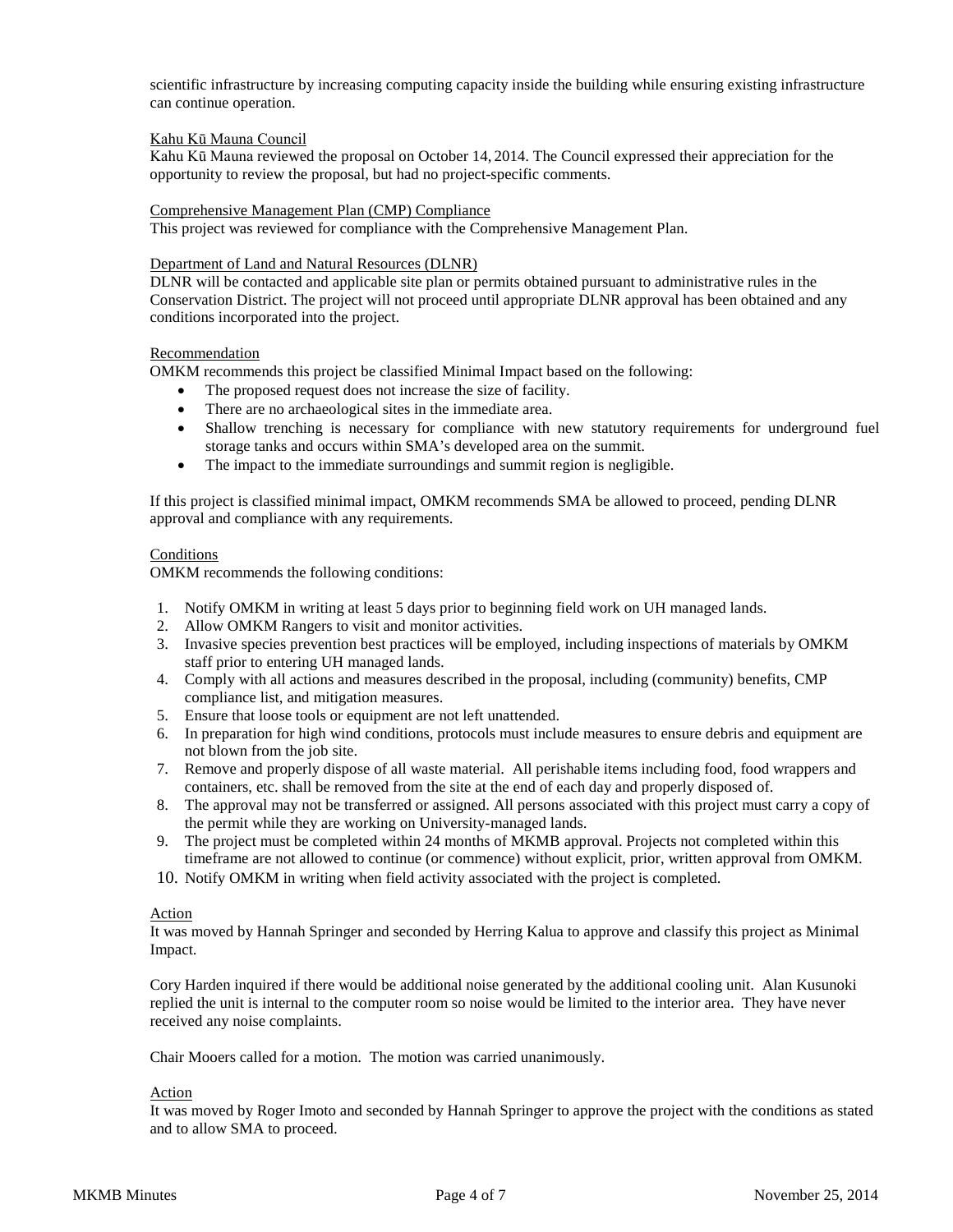Dr. Simons asked for clarification on the procedure to be used to access the underground pipe. What will be done to mitigate any risk of fuel leaks in the process of potentially penetrating through the pipe. Mr. Kusunoki replied the fuel piping currently has a shield around it and there is also a warning tape just about six inches above it. The reason for going to a hand-dug method is to minimize any possibility of damaging the piping. Hand excavation is the best way to do it.

Chair Mooers called for a motion. The motion was carried unanimously.

# **B. Maunakea Invasive Species Management Plan - Review**

The Comprehensive Management Plan includes an action item to develop an Invasive Species Management plan. Cas Vanderwoude and Heather Forester, both with the Hawaii Ant Lab were introduced. Dr. Vanderwoude is the person behind the strategy and how to spell the plan out in terms of a risk mitigation method. Ms. Forester's role with the Hawaii Ant Lab is to do outreach.

There are two main parts to the plan: 1) the main plan which identifies general priorities and polices, and 2) a series of appendices that elucidate detailed process steps. The Board was asked to review the document to ensure the main areas of concern were covered and that the plan is on the correct track. The Board was also asked to review the draft to ensure the issues were addressed in a technically accurate manner and appropriate level of detail.

- 1) December 15, 2014: comments due on current draft from Kahu Kū Mauna and Maunakea Management Board.
- 2) December 2014 early January 2015. Hawaii Ant Lab and OMKM incorporation of comments received.
- 3) January 2015: redistribute main plan and at a minimum Standard Operating Procedure (SOP) 1 (Vehicle Cleaning & Inspection), SOP 2 (Inspections & Cleaning: Equipment & Supplies), and SOP 3 (Food Shipments (Receiving)) for final review by Environment Committee, DLNR technical staff, etc.
- 4) February 2015, approximate: Submission to Maunakea Management Board for approval at its next regular meeting.
- 5) March 2015, approximate: Submit to DLNR for Site Plan Approval under Hawaii Administrative Rules.

Copies of the draft were distributed to the DLNR members on the Environment Committee for their review. As we understand, from a permitting perspective, DLNR does not approve the plan, except for the individual land uses that might apply.

Two items that came up in the Environment Committee meetings were: 1) cultural offerings and how to address issues of plant and food offerings; and 2) pesticide use.

Tom Chun commented that one problem with this plan is that the regulations will apply to those who use the facilities, but the public is one of the biggest topics of concern that needs to be regulated. The plans will only regulate those that can be regulated. If it does not involve the general public, no matter how good a law or regulation exists, it will not work. Besides addressing the users - observatories and commercial operators, how will the general public be addressed?

Ms. Springer inquired if the Office ever submits testimony to the legislature with regard to, for example, the Department of Agriculture who has the purview over monitoring incoming materials to the state, and does the Office ever comment on their budget and recommending increasing their budget and staffing to limit the importation of undesirable species given the sensitive area of Maunakea. Director Nagata replied this is a good point, but no, the Office has not. It is something we should probably consider.

#### **C. Maunakea Comprehensive Management Plan (CMP) Updates - Review**

Director Nagata explained the philosophy behind the CMP was to be adaptive and calls for periodic reviews and amendments to reflect changes that occurred over time and adjust and modify management actions as required. Chapters 1 - 6 of the CMP contains background and historical material. Chapter 7 contains management actions.

It is now five years since the CMP was approved by the Board of Land and Natural Resources (BLNR), and five years is the first review milestone. The CMP has gone through an initial review. However, being that it is only five years since the CMP was put into action, it was felt that insufficient time has passed to fully vet all the management actions. For this first evaluation, the changes are basically housekeeping measures. For example, updating old information, replacing the two word spelling of place names with one word and eliminating redundancies. Some actions were clarified to avoid confusion by ensuring there is only one set of actions instead of multiple actions for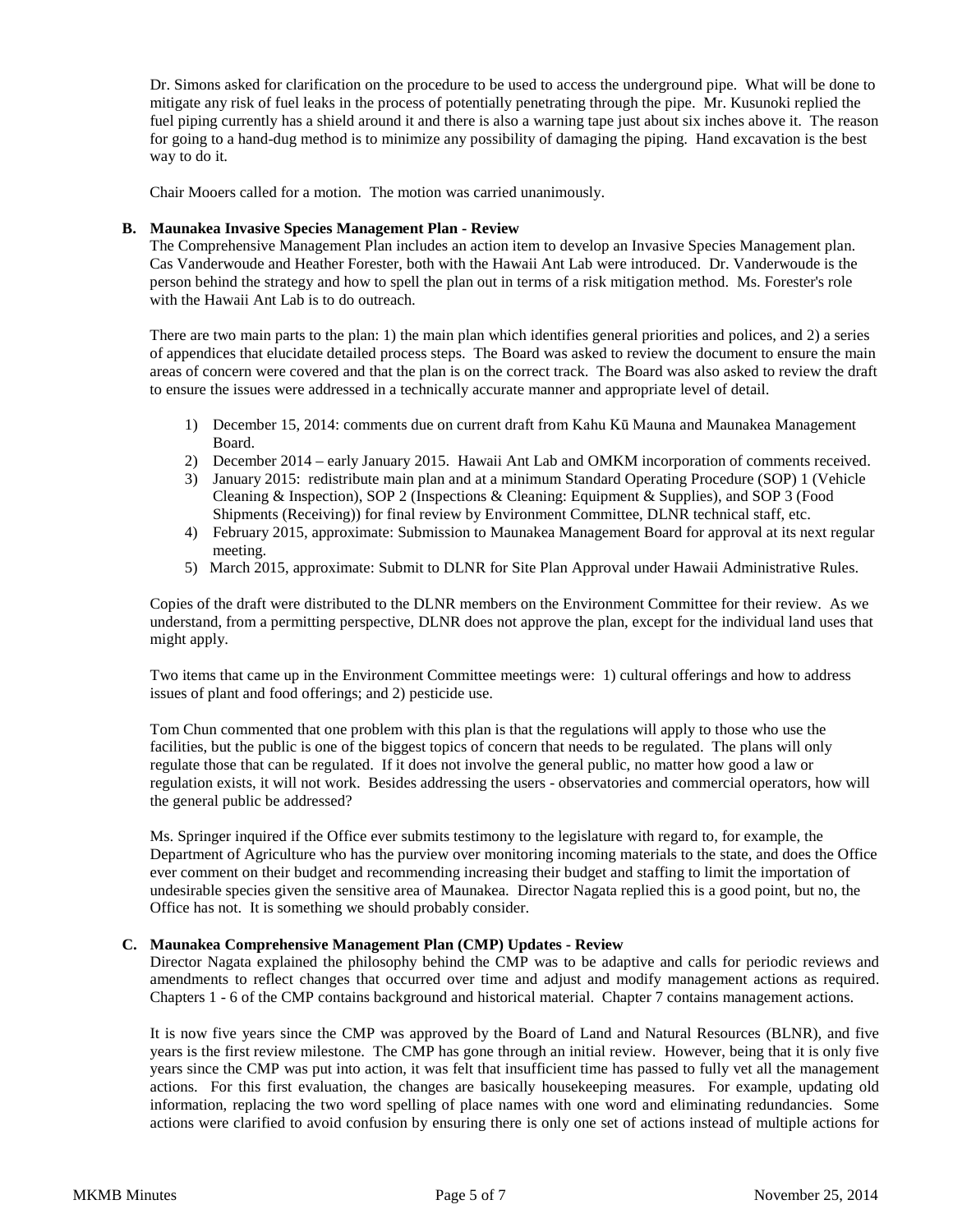the same issue. For example, the CMP includes an action relating to invasive species management, but the CMP also requires the development of an invasive species management plan.

The CMP actions were also reviewed for consistency. In particular, the primary reasons for action are resource protection and health and safety of visitors and those who work on the mountain.

The CMP calls for a five year progress report. OMKM also believes that a progress report was not necessary being that OMKM gives an annual report to the BLNR on the status of the implementation of the CMP. The next annual report to the BLNR would essentially cover the past five years of activities.

The Board is being asked to review the changes in Chapter 7 and send any comments or modifications they feel should be made.

- 1) December 31, 2014: Maunakea Management Board submits comments and suggestions on the CMP to OMKM. Suggested emphasis of this review is Section 7.
- 2) January 2015: OMKM incorporate Maunakea Management Board and Kahu Kū Mauna comments and suggestions on the CMP into a revised version.
- 3) February 2015, approximate: Complete, revised CMP submitted to the Maunakea Management Board for approval at its next regular meeting.
- 4) After February 2015:
	- a. Revised CMP, approved by the Maunakea Management Board, is submitted to the University of Hawaii Board of Regents and then the Board of Land and Natural Resources for review and approval.
	- b. Subplans to the CMP will be subject to the same review and approval in 2015.

Barry Taniguchi asked if the Office will be providing opportunities for public input into this process. Where can we submit our comments? Director Nagata replied that has not been considered, but it is probably a good point. We could do open house activities for the public to come and review and comment on the CMP.

### **VII. ANNOUNCEMENTS**

Wallace Ishibashi introduced Hank Hanalei Fergerstrom. Mr. Fergerstrom stated he is a religious practitioner with the House of Lono and is very familiar with Maunakea. What prompted a lot of their actions was the TMT ground breaking. It is not a mystery to anybody that Mr. Fergerstrom and many other Hawaiians object to the whole Science Reserve and astronomy facilities. Yet, Mr. Fergerstom also wanted to make clear that the House of Lono is not an enemy of astronomy development, and is not trying to stop astronomy. Instead, Mr. Fergerstrom expressed a desire for astronomy to take a deeper look and understand that it is occupying "their" temple with little regard to Hawaiian practitioners. Mr. Fergerstrom stated a need to bridge that gap better because it is an unnecessary discomfort for everyone.

Mr. Fergerstrom stated it was unclear from information on the internet what the University's intentions were regarding the closing of the road. His purpose for being on the mountain was to present a notice alerting TMT and UH they were on Hawaiian Kingdom land and no permission was given or sought from the Hawaiian government for their operations on the mountain. The conversation of the continued existence of the Hawaiian Kingdom is getting stronger every day. He expressed there needs to be a better way to communicate. Why were people not informed that the road was to be closed?

Mr. Fergerstrom was also on the mountain engaged in other activities besides giving the notice. He admitted that one of his intents was to give the notice of trespassing on Hawaiian Kingdom land. There are many things that happen on the mountain that do not have anything to do with astronomy. They are very important things which have been done for hundreds and hundreds of years, but are probably not known to most because most people are not in that spiritual realm or part of a religious order that would allow you to know those kinds of things.

Under the ceded lands trust, education is one of the five designated beneficiaries of the ceded lands trust, but astronomy is not. Many issues such as this will be addressed in court. There is no treaty of annexation, so there are no ceded lands. This matter has been brought up in the International Courts. In addition, Professor Chang, Keanu Sai, and a group of law professors wrote to the attorney general of the United States whether or not the Hawaiian Kingdom exists and whether or not the State of Hawaii actually exists. Because by presumption of law, the Hawaiian Kingdom still does exist and there is nothing that has been presented to our people that shows any authority to assert a jurisdiction in my country by the United States.

The U.N. War Report deals with conflicts from all continents. Hawaii just missed this past publication, but it is going to